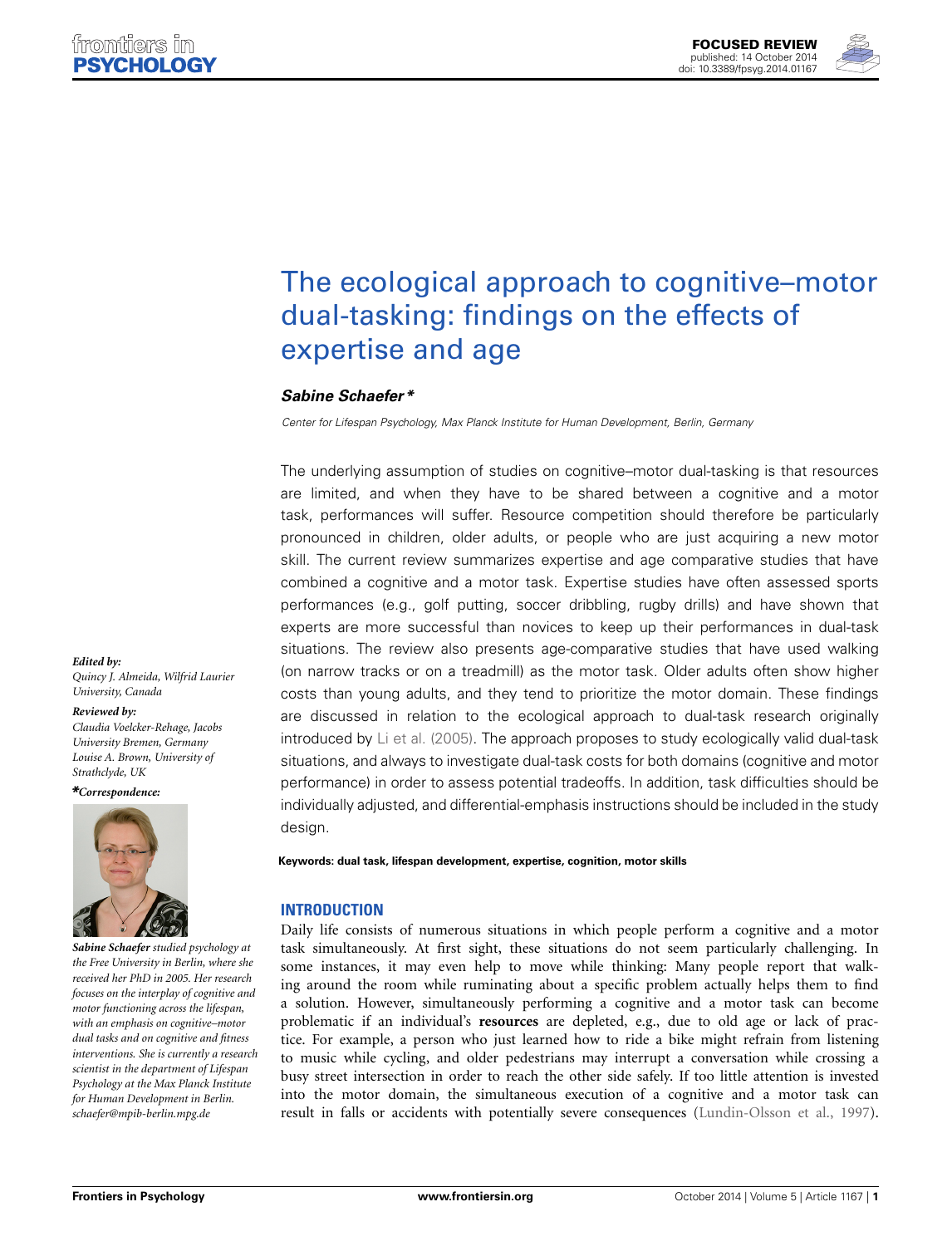## **KEY CONCEPT 1 | Resources**

... are not defined in a uniform manner in the literature. The concept can refer to mental effort [\(Wickens, 1991\)](#page-8-0), or to general information processing abilities such as cognitive speed, memory span, working memory, or attention [\(Guttentag, 1989\)](#page-7-2).

The theoretical assumption underlying many cognitive–motor dual-task studies is that resources are limited and have to be shared between the two tasks [\(Kahneman](#page-7-3), [1973](#page-7-3); [Wickens](#page-8-0), [1991](#page-8-0)). While automatized motor tasks like walking on an even surface with one's preferred speed require little attention, the situation changes if task difficulty is increased, e.g., when walking on slippery ground or over obstacles or when performing a new motor skill. Some attention is then drawn to the motor domain, and the simultaneous execution of a cognitive task may be compromised. Performance reductions from single- to dual-task conditions are often expressed as **dual-task costs**. [Damos](#page-7-4) [\(1991\)](#page-7-4) summarizes some common issues in dual-task methodology. She points out that the choice of task, practice, and whether or not participants receive feedback on their performance are crucial issues. Task difficulty is an important characteristic as well, since more resources have to be invested into difficult tasks. This review reports cognitive–motor dual-task findings from different expertise levels and different age groups.

## **KEY CONCEPT 2 | Dual-task costs**

[Somberg and Salthouse](#page-8-1) [\(1982\)](#page-8-1) propose proportional dual-task costs that express performance reductions under dual-task conditions as a percentage of each individual's single-task performance. As opposed to absolute costs, proportional costs have the advantage of being comparable across age groups and task domains.

# **STUDIES INVESTIGATING THE EFFECT OF EXPERTISE IN COGNITIVE-MOTOR DUAL-TASKING**

According to the model proposed by [Fitts and Posner](#page-7-5) [\(1967\)](#page-7-5), learners acquiring a new motor skill typically go through distinct stages that differ in their demand on cognitive resources. In the cognitive stage, large parts of the movement are controlled consciously, and movement execution is slow and error-prone. The second stage, called associative stage, consists of a mixture of conscious and automatized control strategies. After extensive practice, some learners reach the autonomous stage, in which cognitive control is reduced to a minimum, and the skill can be executed efficiently, in a consistent manner, and with high movement precision. According to this model, people who are experts in a motor skill do not show performance decrements when performing the skill with a concurrent cognitive task, while novices still have to invest some attention into skill execution and perform best under single-task conditions. The performance of the concurrent cognitive task is predicted to be reduced in novices compared to single-task conditions, while experts should be able to maintain their level or performance while executing the automatized motor skill.

A study by [Schaefer and Lindenberger](#page-7-6) [\(2013\)](#page-7-6) investigated expertise related differences in high-heeled walking. The authors

asked middle-aged women (40–50 years old) who either reported wearing high heels on a regular basis in everyday life (experts) and women who hardly ever wear high heels (novices), with 24 participants in each group. The motor task consisted of walking on a treadmill with one's preferred speed in gym shoes and in high heels, and the order of these sessions was counterbalanced across participants. The cognitive task taxed working memory since participants had to compare digits to digits that had been presented 3 positions earlier. Novices were expected to show performance decrements in cognition when concurrently walking in high heels, while experts were expected to keep up their cognitive performance under these conditions. However, neither group showed lower working memory performance when walking than when sitting, irrespective of shoe type. There were some gait differences between the two groups, with high-heel experts adapting their walking regularity more flexibly to shoe type and cognitive load than novices, by reducing the variability of time spent in the single-support phase of the gait cycle in high heels when cognitively challenged (see **[Figure 1](#page-1-0)**). This indicates that high-heel expertise is associated with more flexible adjustments of movement patterns. The high-heeled shoes in the current study had been standardized across participants, with a heel height of 6 cm and an area of the heel of  $4 \text{ cm}^2$ . Possibly high-heel expertise would have resulted in expertise-related differences in the concurrent cognitive task if the heels had been higher, or if the difficulty of the gait task had been increased by introducing uneven surfaces or gait perturbations.

Other studies on expertise differences in cognitive-motor dualsituations have focused on specific sports. An early example is the study by [Leavitt](#page-7-7) [\(1979\)](#page-7-7) who asked ice hockey players with different levels of experience, from novice to expert, to skate for speed under various condition: skating in isolation, skating while identifying geometric objects, skating plus stick handling, and skating plus stick handling while identifying objects. With increasing level of experience, speed decrements induced by the additional tasks became less pronounced. However, age and level of experience were confounded in this study, with the least experienced players



<span id="page-1-0"></span>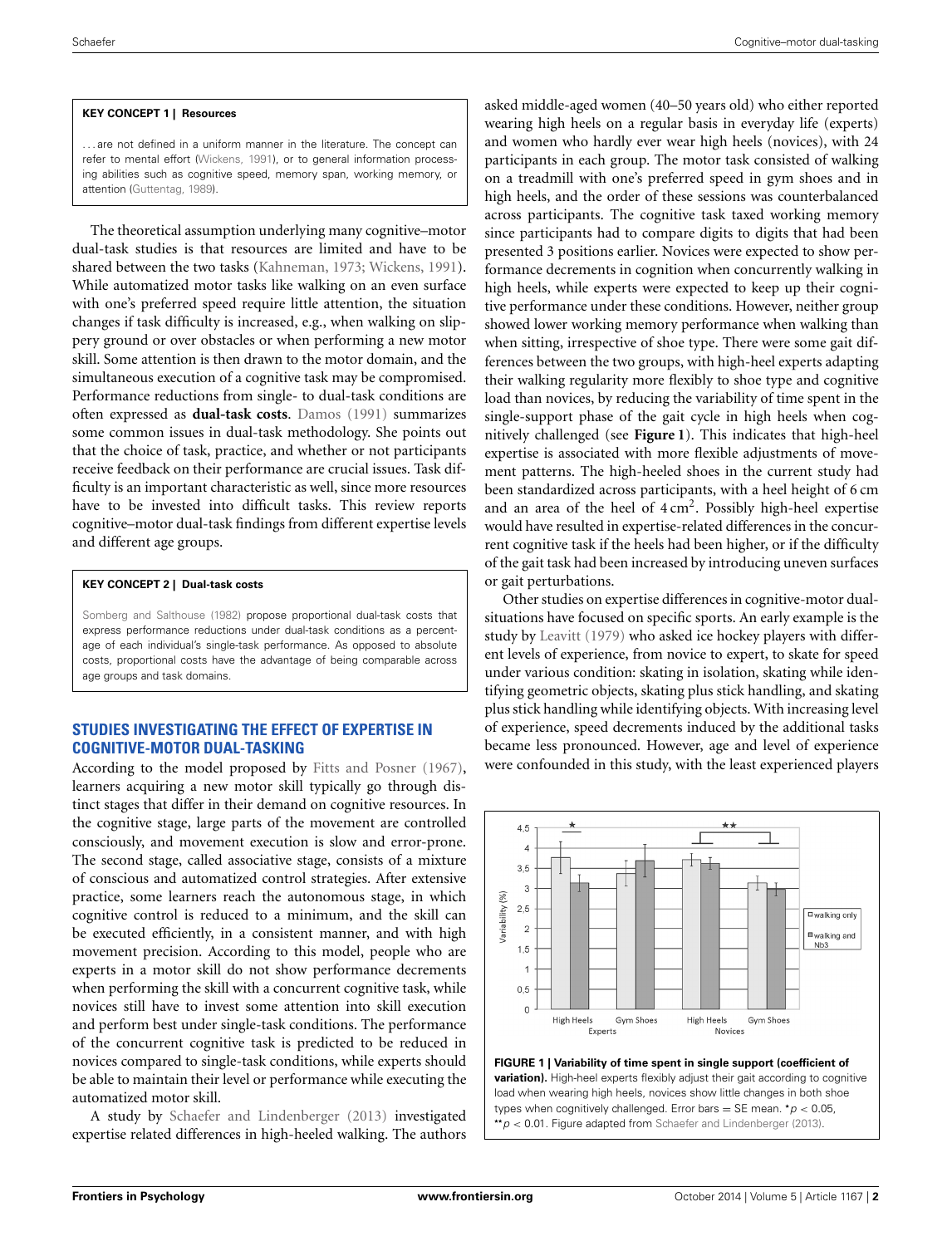being 6 years old on average, and the most experienced players being almost 20 years old (see **[Figure 2](#page-2-0)**). [Smith and Chamberlin](#page-8-2) [\(1992\)](#page-8-2) asked novice, intermediate and expert female soccer players to run through a slalom course as fast as possible. The secondary tasks consisted of dribbling a soccer ball or of ball dribbling while identifying geometric shapes. Results showed that the players were slowed by the addition of secondary tasks, but the decrement decreased as level of expertise increased.

The studies by [Leavitt](#page-7-7) [\(1979\)](#page-7-7) and [Smith and Chamberlin](#page-8-2) [\(1992\)](#page-8-2) did not assess single-task performances in the secondary tasks, such that performance decrements in cognition could not be analyzed. To reveal potential **trade-offs** in dual-task situations, it is necessary to investigate changes in both task domains, as suggested by the ecological approach to dual-task research (**[Box 1](#page-2-0)**). This was done in studies on rugby players.

## **KEY CONCEPT 3 | Performance trade-offs**

In dual-task situations, trade-offs can occur if performance decrements are more pronounced in one task domain (e.g., cognition) compared to the other (e.g., walking).

[Gabbett et al.](#page-7-8) [\(2011\)](#page-7-8) investigated high-skilled and lesser skilled rugby players performing a rugby drill under single- or dualtask conditions (while performing a verbal tone recognition task). The performance of experts was more resistant to skill decrement under dual-task conditions. [Gabbett and Abernethy](#page-7-9) [\(2013](#page-7-9)) asked highly-skilled, intermediate-skilled and low-skilled players from three different age levels to react to virtual rugby-league specific scenarios, either in isolation or while performing the tone recognition task. In this study, there were no performance decrements in the rugby task during dual-tasking in any of the playing levels or age groups. However, in both studies participants reacted slower and committed more errors in the tone recognition task

while being confronted with the rugby situations as opposed to [performing](#page-8-3) [the](#page-8-3) [tone](#page-8-3) [recogn](#page-8-3)ition task in isolation.

Vuillerme and Nougier [\(2004\)](#page-8-3) had gymnasts and a group of experts in other non-gymnastic sports perform different balance tasks (seated, bipedal stance, unipedal stance, unipedal stance on foam) while concurrently reacting to auditory stimuli. Reaction times were interpreted as an index of the attentional demand necessary for performing the postural task. Participants reacted slower when performing the more difficult postural tasks, but this effect was smaller for the gymnasts during unipedal stance, assumably because their expertise in regulating postural sway during unipedal stance enabled them to invest more cognitive resources/attention into the cognitive task.

In a study by [Gray](#page-7-10) [\(2004](#page-7-10)), expert and novice baseball players performed a simulated baseball-batting task while judging the frequency of tones or while attending to skill execution. Novices showed degraded batting performance when concurrently judging tone frequencies, whereas experts' batting performance did not suffer. When focusing their attention on skill execution, experts showed increased batting errors and movement variability, while there was no significant effect on novices. This indicates that paying attention to the execution of an automatized motor skill can even harm performance (see also **[Box 2](#page-2-0)**).

These findings were replicted with novice and experienced golfers in a study by [Beilock et al.](#page-7-11) [\(2004\)](#page-7-11). Participants performed a series of golf putts under dual-task conditions (while monitoring tones with the instruction to report the occurance of a target tone) or while focusing exclusively on skill execution. While novices performed better under skill-focus conditions, experts showed the opposite pattern.

Manipulations in the conditions under which an automatized skill is executed may also influence expertise effects. Following this logic, another study by [Beilock et al.](#page-7-12) [\(2002a](#page-7-12)) compared novice

<span id="page-2-0"></span>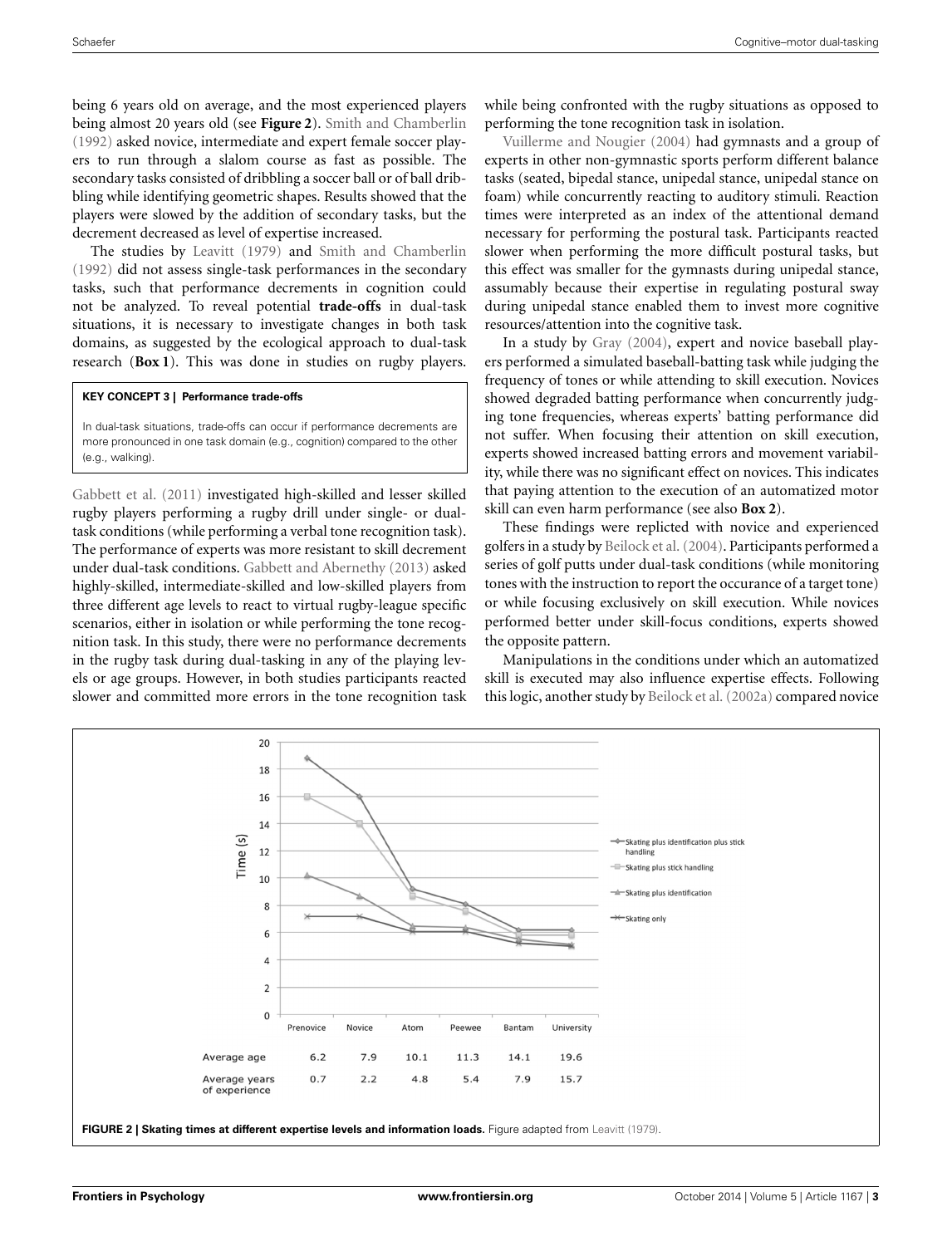#### **Box 1 | The model of selection, optimization and compensation (SOC) and the ecological approach to dual-task research**

The model of selection, optimization and compensation (SOC) proposed by Paul B. Baltes und Margaret M. Baltes (1990) assumes that individuals try to maximize gains and minimize losses during ontogenetic development. *Selection* refers to the selection, elaboration, and commitment to a subset of alternative life trajectories, goals, or tasks. This process prevents people from diffusing their energy into too many different domains of functioning. The model distinguishes between *elective selection* (when many different options are available, and the choice is not driven by losses) and *loss-based selection* (when the maintenance of a specific level of functioning in a given goal domain is threatened and goal hierarchies have to be modified). The second process, *optimization*, refers to situations in which resources are allocated strategically to achieve desired outcomes, for example by investing a lot of time and effort into a certain sport throughout the teenage years with the goal of taking part in the Olympics one day. The third process, *compensation*, is relevant in the management of losses and consists of the substitution of means or the use of alternative means to maintain a given level of functioning. For example, declines in sensory functioning in old age can be compensated for by the use of glasses and hearing aids.

In their *ecological approach* to cognitive-motor dual-task situations, [Li et al.](#page-7-0) [\(2005\)](#page-7-0) argue that cognitive–motor dual-task studies should ...

- (a) use laboratory tasks that are as close as possible to real-world scenarios,
- (b) investigate the performance changes (costs) in both task domains,
- (c) systematically vary task difficulties to challenge individuals at appropriate levels (by using adaptive testing or testing-the-limits approaches),
- (d) include conditions in which participants are instructed to focus more strongly on one task than on the other (differential-emphasis).

By calculating costs for both domains, researchers can measure whether one task is prioritized over the other. The manipulation of task difficulties is particularly important in age-comparative studies with diverse age groups (e.g., young children vs. young adults, or very old vs. young adults). Using the same task difficulty for everybody easily results in floor or ceiling effects, and performance changes from single- to dual-task conditions may not be interpretable under these conditions. **Testing-the-limits** paradigms can be used to control for the influence of practice. The use of differential-emphasis instructions reveals whether individuals can influence their task prioritization processes.

and experienced golf putting performance in single-task (putting in isolation) and dual-task conditions (putting while performing an auditory word search task), either when using a standard putter or an arbitrarily shaped "funny putter." With the standard putter, experienced golfers did not differ in putting accuracy from single-to dual-task conditions and had higher recognition memory for words heard while putting compared to novices. With the funny putter, which disrupted the mechanisms of skill execution, experience golfers showed decreased dual-task putting accuracy and recognition memory for secondary task words. This suggests that novel task constraints increase attention to task execution in experts. For the novices, who had as little experience with standard putters as with funny putters, performance patterns were comparable in the two conditions.

In another expertise study, [Beilock et al.](#page-7-13) [\(2002b](#page-7-13)) obtained similar results when asking novice and expert soccer players to dribble a soccer ball through a slalom course either with their dominant or non-dominant leg, under single-task conditions or while performing a word-monitoring task. Experts profited from dual-task conditions, showing superior dribbling performance under cognitive load, when using their dominant foot. Performance for their non-dominant foot was better under skill-focus conditions. Novices performed better under skill-focus conditions regardless of foot. The authors conclude that novices and less-proficient performances of experts benefit from online attentional monitoring of step-by-step performance, while high-level skill execution is harmed.

To summarize the above findings, several studies have shown that expertise in a sensorimotor skill can be advantageous in a dual-task situation: Experts can keep up their performance in their field of expertise when faced with concurrent cognitive

## **KEY CONCEPT 4 | Testing-the-limits**

In a testing-the-limits paradigm [\(Baltes](#page-7-14), [1987](#page-7-14)), participants are systematically trained in a specific task until they reach stable performance levels. If this takes place before single- and dual-tasks are assessed, the dual-task costs are more reliable, since they are no longer influenced by practice effects.

challenges, and they sometimes even perform better in their skill when attention is not focused on skill-execution [\(Beilock et al.](#page-7-13), [2002b](#page-7-13), [2004](#page-7-11); [Gray, 2004\)](#page-7-10). Novices, on the other hand, profit from skill focus conditions and usually show performance decrements in the to-be-learned skill when concurrently focusing on a cognitive task.

Not only expertise influences the attentional requirements of a motor task, but also age: Due to immaturity and lack of experience in childhood and physical declines in old adulthood, these age groups are particularly challenged when they have to perform a motor and a cognitive task concurrently. The next section therefore reviews studies comparing children or older adults to young adults.

# **AGE-COMPARATIVE STUDIES ON COGNITIVE-MOTOR DUAL-TASKING**

A basic assumption of lifespan psychology is that development at every stage of life includes gains and losses [\(Baltes](#page-7-14), [1987\)](#page-7-14). Most performance domains show an inverted U-shaped function over the lifespan, with the highest performance level in young adulthood (for cognitive development, see [Li et al.](#page-7-15), [2004](#page-7-15); for a summary of fine- and gross-motor tasks, see [Leversen et al.](#page-7-16), [2012](#page-7-16), and **[Figure 3](#page-4-0)**). The model of selection, optimization, and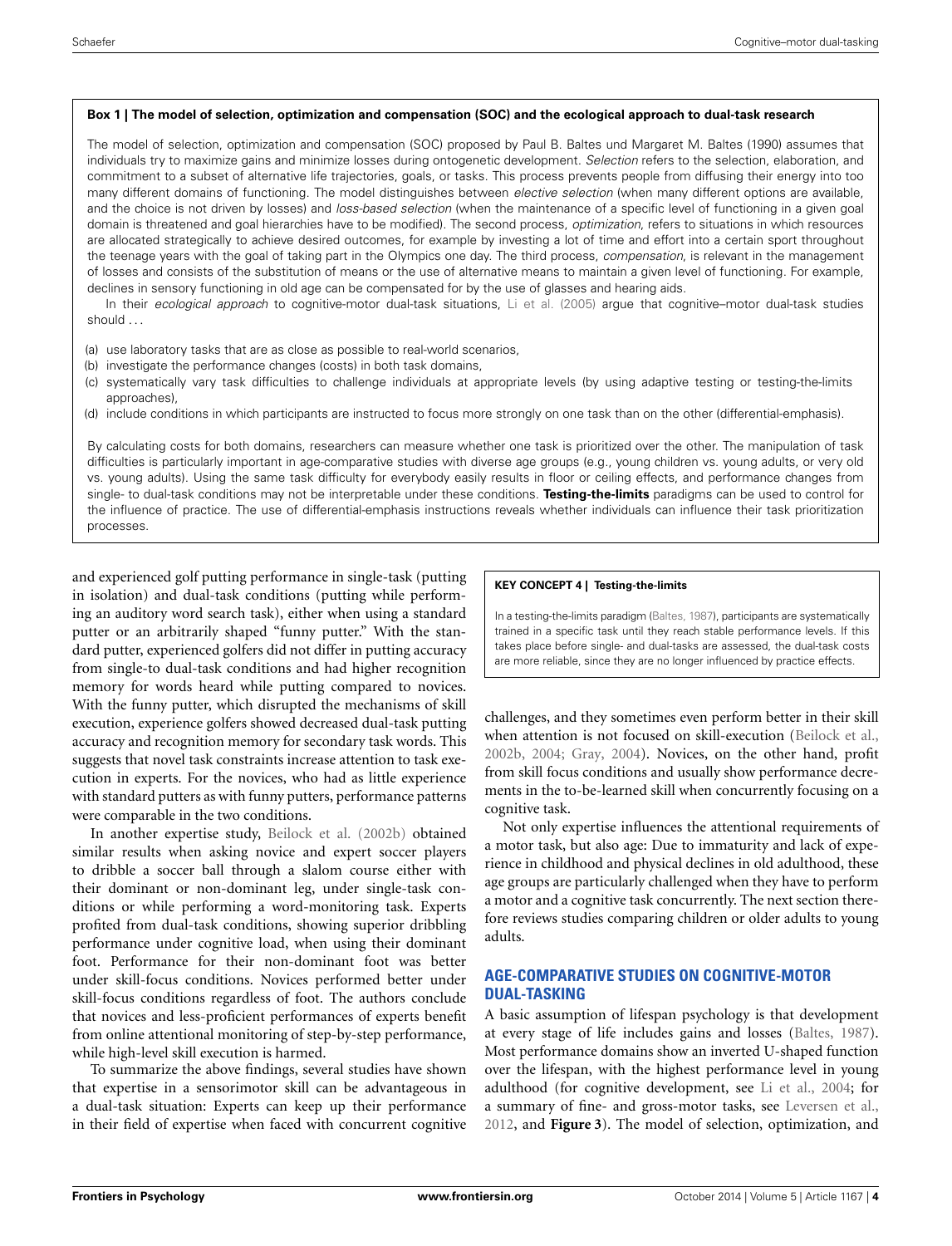## **Box 2 | Potential explanations for different dual-task findings**

#### **Prioritization of posture/walking**

When performance decrements from single-to dual-task are expressed using a common metric (i.e., as proportional costs in relation to each person's single-task performance), costs can be compared between age/expertise groups and between task domains. The costs are often smaller for the motor task as compared to the cognitive task, indicating that the motor task is prioritized over cognition. Task prioritization tends to be more pronounced when people are very challenged and when the motor task involves some threat to balance/risk of falling (see also [Woollacott and Shumway-Cook](#page-8-4), [2002;](#page-8-4) [Verghese et al., 2007](#page-8-5)).

## **Dual-process account of sensorimotor-cognitive interactions**

Originally suggested by [Huxhold et al.](#page-7-17) [\(2006\)](#page-7-17) on the basis of findings on a balance platform, this account has also been extended to walking paradigms [\(Lövdén et al.](#page-7-18), [2008](#page-7-18); [Verrel et al., 2009](#page-8-6), see also **[Figure 4](#page-4-1)**). Both young and older adults profit from an external focus of attention induced by an easy concurrent cognitive task [\(Stoffregen et al.](#page-8-7), [1999;](#page-8-7) [Swan et al.](#page-8-8), [2004](#page-8-8)). With increasing cognitive load, however, older adults' resource limitations lead to an increase in body sway or walking instability, while young adults continue to show stable levels of motor performance.

## **Exercise-induced activation of resources/optimization of arousal**

There are instances in which cognitive performance can profit from exercise. While most studies in this domain have assessed the ben[eficial effects of exercise on cognitive tasks that are performed immediately afterwards \(for reviews, see](#page-7-19) [Tomporowski, 2003](#page-8-9); Chang et al., [2012](#page-7-19)) or on long-term benefits for cognition [\(Colcombe and Kramer](#page-7-20), [2003\)](#page-7-20), the concurrent performance of a continuous motor task that does not tax attentional resources may lead to an optimization of arousal levels and improve cognitive performances [\(Kamijo, 2009](#page-7-21); [Best, 2010](#page-7-22)).



<span id="page-4-0"></span>compensation (SOC), which was developed in the domain of lifespan psychology to explain how individuals regulate their development throughout the life course, can be applied to cognitive-motor dual-task research in the context of the ecological approach (**[Box 1](#page-2-0)**). The model explains why people prioritize one task over the other in challenging situations. A central claim of the ecological approach is that dual-task costs should be investigated in both task domains, to detect potential tradeoffs between cognition and motor functioning. However, many dual-task studies focus exclusively on performance changes in the [motor tasks. For example, in a meta-analysis by](#page-7-23) Al-Yahya et al. [\(2011](#page-7-23)) on cognitive–motor interference with walking, the majority of the 66 studies did not assess single-task performances in cognition. The current report focuses on studies that have



<span id="page-4-1"></span>assessed both task domains, with the underlying assumption that children and older adults have fewer resources than young adults, and should therefore show larger dual-task costs. The reviewed studies are not exhaustive, but are chosen to illustrate the usefulness of an ecological approach to dual-task research with walking as the motor task. Findings from studies with patient groups (e.g., Parkinson's disease, very frail older adults, children with ADHD) have not been included. For additional reviews and metaanalyses, the interested reader is referred to [Al-Yahya et al.](#page-7-23) [\(2011](#page-7-23)) and [Beurskens and Bock](#page-7-24) [\(2012](#page-7-24)) who focus on cognitive-motor interference while walking, to [Schaefer and Schumacher](#page-7-25) [\(2011](#page-7-25)) reviewing cognitive-motor interdependencies in old age, and to [Woollacott and Shumway-Cook](#page-8-4) [\(2002\)](#page-8-4) reviewing studies on attention in the control of posture and gait. The studies are grouped by walking task, contrasting treadmill walking to walking on narrow tracks.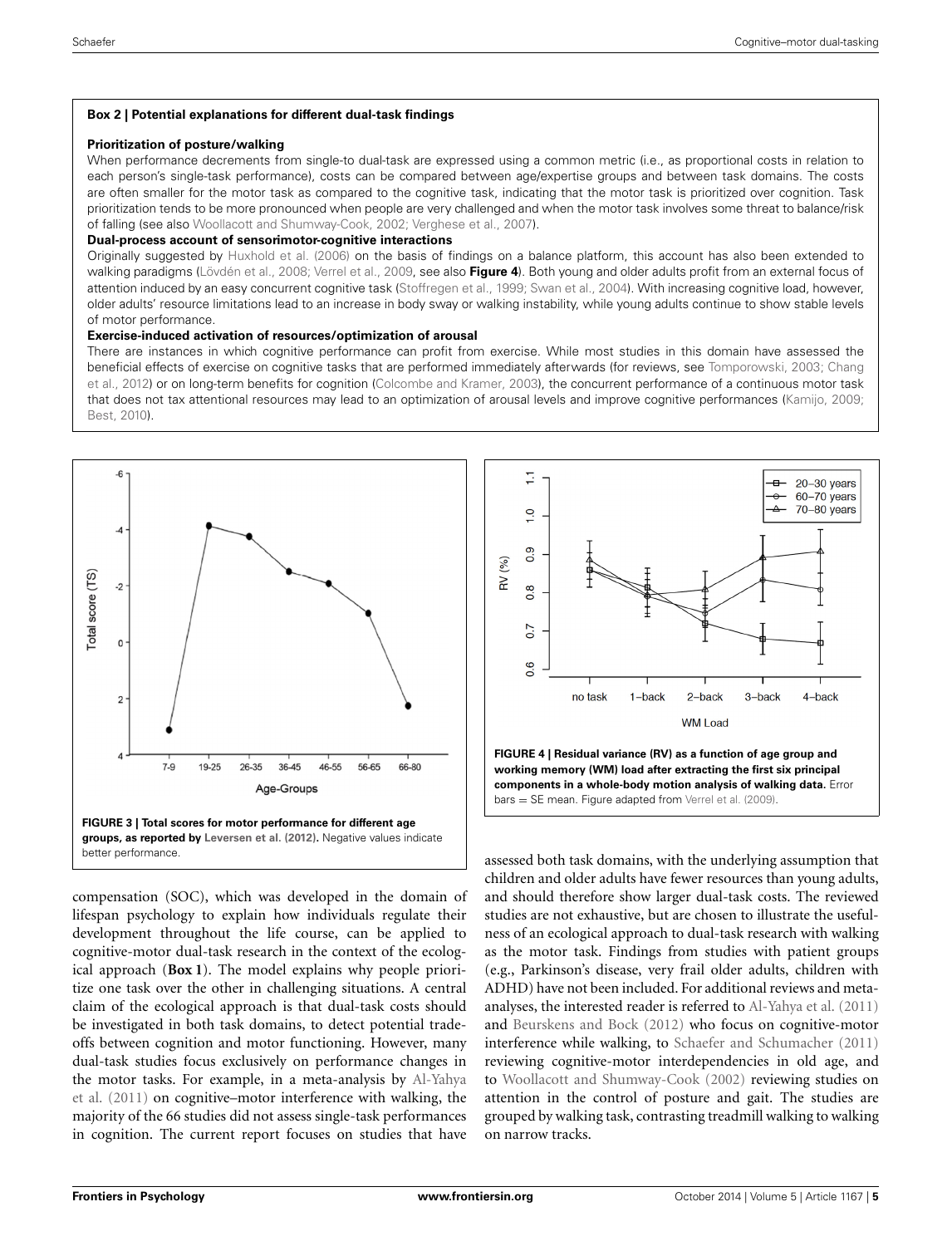## **WALKING ON NARROW TRACKS**

One of the first studies in the context of the ecological approach was conducted by [Lindenberger et al.](#page-7-26) [\(2000\)](#page-7-26). They asked young (20–30 years), middle-aged (40–50), and older adults (60–70) to walk as quickly and accurately as possible on two narrow tracks that differed in task complexity. Both tracks were only 19 cm wide. Participants had to pay some attention to the walking task to avoid outstepping the tracks' boundaries. The more difficult track additionally contained several turning points of different angles. Walking performance was measured by walking speed and accuracy. The cognitive task consisted of memorizing word lists, for which participants had been trained to criterion in a mnemonic technique. Participants encoded the word lists while sitting, standing, or walking on either track. Walking performance was assessed with and without concurrent memory encoding. The main finding of this study was that dual-task costs increased with age in both domains. Relative to the young adults, the effect size of the overall increase in proportional dual-task costs was 0.98 standard deviation units for middle-aged adults and 1.47 standard deviation units for old adults. In addition, when directly comparing the dual-task costs across the two task domains on the easier track, younger adults showed higher costs in walking than in cognition, middle-aged adults showed comparable costs across the two domains, and older adults showed higher costs in cognition, indicating that they prioritize the motor domain. On the more difficult track, however, dual-task costs were larger in the memory domain as compared to the walking task for all three age groups. This indicates that resource requirements and task difficulty both influence task prioritization processes. Keeping up one's motor performance under demanding conditions can be considered adaptive, since it may protect people from falls and their potentially severe consequences [\(Lundin-Olsson et al.](#page-7-1), [1997](#page-7-1)).

A study by [Li et al.](#page-7-27) [\(2001](#page-7-27)) asked young and older adults to walk on a narrow track while concurrently encoding word lists. The track in this study corresponded to the easy track of the study by [Lindenberger et al.](#page-7-26) [\(2000](#page-7-26)). In some conditions, walking difficulty was increased by asking participants to step over obstacles. For the memory task, participants were instructed in a mnemonic technique, and task difficulty was manipulated by shortening the inter-stimulus interval between to-be-encoded words. Before the dual-task phase started, participants received extensive training in the two tasks, and they were also accustomed to using external aids (holding on to a handrail while walking, or prolonging the inter-stimulus interval via button presses in the encoding phase of the memory tasks). Age differences in dual-task costs were larger for memory than for walking, again suggesting that older adults prioritized walking over memory. This can be considered an incidence of loss-based selection according to the SOC-model (see **[Box 1](#page-2-0)**). In the trials in which external aids could be used, older adults optimized walking by holding on to the handrail, while younger adults optimized memory performance. Besides replicating the finding that older adults prioritize motor over cognitive performance, the results also emphasize the need to assess costs as well as benefits when designing assistive devices for older adults [\(Lindenberger et al.](#page-7-28), [2008](#page-7-28)).

Older adults show a strong tendency to prioritize their motor functioning in demanding dual-task situations. However, it remains an open question whether children, who also have fewer resources available than young adults, will show a similar tendency. An alternative prediction is that risk-tasking more adaptive in childhood, since many new motor skills cannot be acquired without taking risks.

To investigate such tendencies in children, [Krampe et al.](#page-7-29) [\(2011](#page-7-29)) asked 9-year-olds, 11-year-olds, young adults, and older adults to walk on the narrow track while concurrently performing a word fluency task (e.g., to name as many four-legged animals as possible in a given time). Task difficulties of the categories used in the word fluency task had been piloted for each age group and were counterbalanced across single-and dual-task trials. Distances walked and number of category exemplars retrieved showed an inverted U-shaped function with age, with children and older adults performing worse than young adults. Proportional dualtask costs in walking (expressing performance decrements as a percentage of each individual's single-task performance) also showed higher costs for children and older adults than for young adults. Only 9-year-olds showed significant costs in the cognitive task, indicating that task prioritization in favor of the motor task could not be detected in this study. This may be due to the rather low difficulty of the motor task: Walking on a narrow track is easier than walking on a track with numerous turning points or obstacles. This demonstrates older adults' and children's abilities to accommodate their resource allocation to the ecological constraints of the setting.

## **TREADMILL WALKING**

Walking on a narrow track poses some threat to balance, since the feet have to be placed within the boundaries of the track. Many cognitive-motor dual-task studies used treadmill walking instead. After familiarization on the treadmill, people show similar walking patterns as in walking on the ground for most gait parameters [\(Schellenbach et al., 2010](#page-8-10)). Nevertheless, being able to stabilize oneself while walking on a treadmill by holding on to a handrail helped older men in a concurrent spatial navigation task, while it did not influence navigation performance in younger men [\(Lövdén et al., 2005\)](#page-7-30). Gait variability is often used as the dependent measure for treadmill walking, and it can either be expressed as the coefficient of variation of gait parameters such as stride length, stride time, cadence, and velocity [\(Hausdorff](#page-7-31), [2005](#page-7-31)), or as the residual components of whole-body motion in principal component analysis (PCA; [Verrel et al.](#page-8-6), [2009](#page-8-6)). A more variable gait is often interpreted as being more instable, which may lead to an increased risk of falls, especially in older adults [\(Springer et al.](#page-8-11), [2006](#page-8-11)[;](#page-7-18) [Callisaya et al.](#page-7-32), [2009](#page-7-32); [Yogev-Seligmann et al., 2013](#page-8-12)).

Lövdén et al. [\(2008](#page-7-18)) asked 32 younger (aged 20–30 years) and 32 older adults (60–70 years) to walk on a treadmill with their preferred speed. The cognitive task taxed working memory since participants had to compare digits to digits that had been presented *n* positions earlier (n-back). Task difficulty was varied from 1-back to 4-back for each individual. There were no cognitive dual-task costs in this study: Young and older adults showed comparable performance levels when working on the n-back task while sitting on a chair or walking on the treadmill. Stride-to-stride variability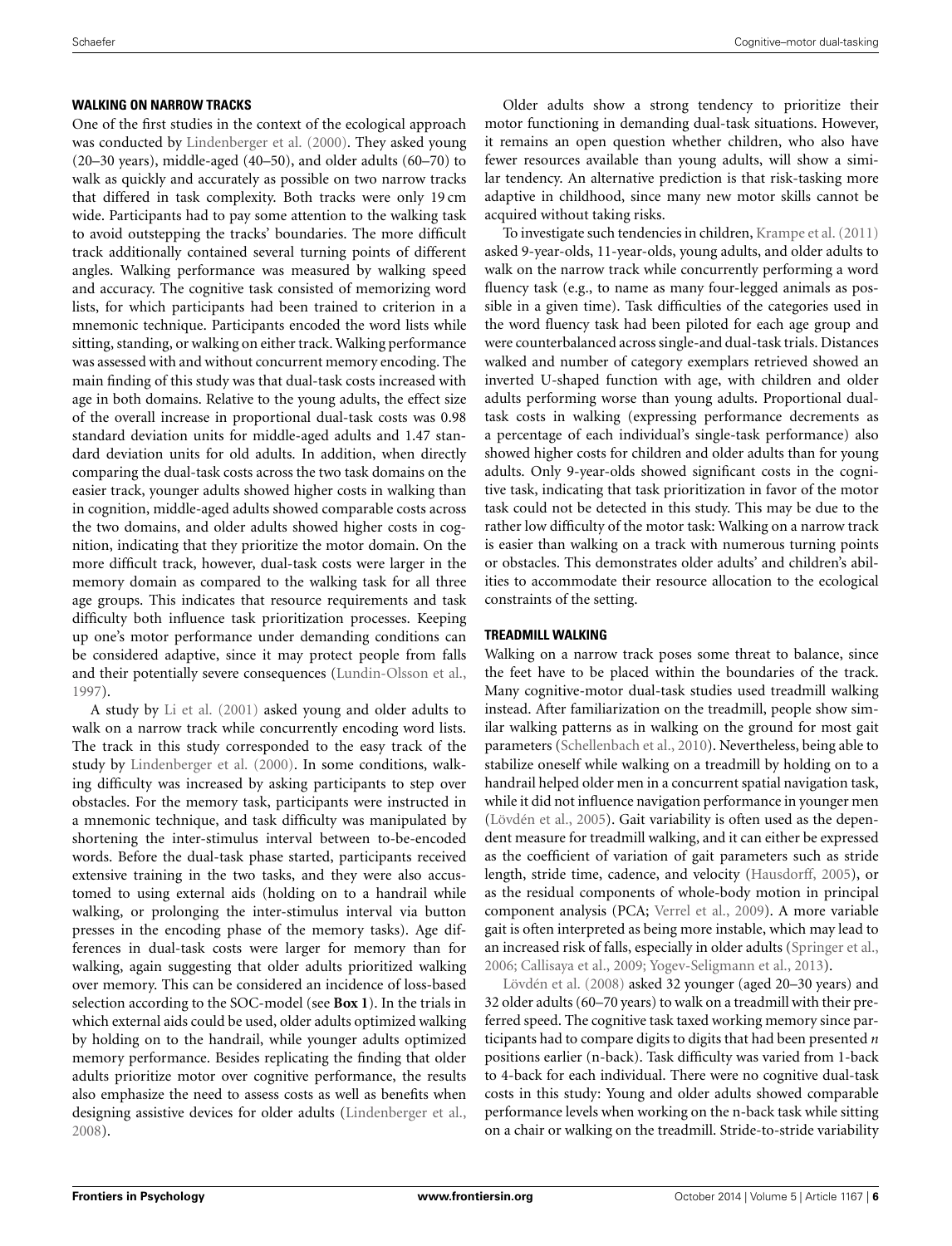was lower when participants performed an easy working-memory task (1-back) than when they walked without a cognitive task, suggesting that automatized motor tasks are performed more smoothly if attention is focused on something else (instead of using an internal focus of attention). When task difficulty was increased by moving from 1- to 4-back, younger adults further decreased their stride-to-stride variability, while older adults did not. Thus, increasing the cognitive demand of the concurrent [task may no longer be advantageous for older adults.](#page-8-6) Verrel et al. [\(2009\)](#page-8-6) extended this paradigm by adding a group of even older adults (aged 70–80 years). The authors used the residual variance of a PCA as an index of gait stability. The oldest participants showed an increase of residual variance in the highest load conditions, indicating a less stable gait when cognitively challenged. While the effects of internal vs. external focus of attention generalize across the three age groups, the effects of resource competition with increasing cognitive–task difficulty are age-specific, influencing those participants with fewer resources (i.e., the oldest) more strongly. **[Figure 4](#page-4-1)** presents the residual variance after extraction of the first six principal components.

Can these findings be generalized to children? A study by [Schaefer et al.](#page-7-33) [\(2010\)](#page-7-33) investigated how 9-year-old children and young adults performed the n-back task (difficulty levels 1- to 4-back) while walking on a treadmill. Two different walking conditions were administered in this study: Walking at one's preferred speed or walking at a fixed speed of 2.5 km/h. As in the studies with older adults, stride-length and stride-time variability decreased with growing cognitive load in young adults, whereas children showed an increase in variability when cognitive load was very high. Interestingly, participants in both age groups *improved* their cognitive performance when walking on the treadmill at their preferred speed as opposed to sitting, or walking at their non-preferred speed. This finding cannot be explained by resource limitations. Instead, walking at their preferred speed may have optimized arousal levels in the participants. Walking at 2.5 km/h, which was slower than the preferred speed for each participant, possibly demanded some attention again, such that participants were no longer able to cognitively profit from the exercise.

## **CONCLUSIONS AND PRACTICAL IMPLICATIONS**

The above summary of various cognitive–motor dual-task studies shows that there is no universal explanation that can predict the pattern of dual-task costs in a particular situation. **[Box 2](#page-2-0)** presents an overview of the accounts that have been used to explain the findings. Cognitive–motor dual-task situations seem to be influenced by a variety of factors, such as task difficulty, motivational preference, arousal level, internal vs. external focus of attention, and postural threat.

The ecological approach to dual-task research argues that *task difficulty* should be individually adjusted to avoid potential floor or ceiling effects. Although this procedure is well-established in deve[lopmental](#page-7-34) [research](#page-7-34) [\(for](#page-7-34) [examples,](#page-7-34) [see](#page-7-34) [Li et al.](#page-7-27), [2001;](#page-7-27) Brehmer et al., [2007](#page-7-34); [Schaefer et al., 2008](#page-7-35)) and it may be the only way to calculate reliable dual-task costs for each individual, the procedure possibly reduces ecological validity: In the real world, people of all ages and ability levels are faced with the same tasks. Stairs

are equally high for children, young, and older adults. Escalators do not reduce their speed for seniors, and subway announcements have a certain loudness and clarity. People have to adapt to these challenges, and some may not be able to deal with them at all. To measure such a complete "break-down" of performance in demanding situations could be at least as informative as the results of studies that invest a lot of time and effort into the individual calibration of task difficulties. If actual falls are too risky, laboratory environments can work with virtual world scenarios to assess situations in which falls or accidents would occur in the real world (for age-comparative work with a virtual street crossing paradigm, see [Neider et al., 2011\)](#page-7-36).

From a lifespan developmental point of view, it is interesting to examine the question how people adapt to changes in their resources. The SOC theory presented in **[Box 1](#page-2-0)** [\(Baltes and Baltes,](#page-7-37) [1990](#page-7-37)) suggests that they use different strategies to optimize developmental outcomes. In a cognitive–motor dual-task situation, risk-taking may be particularly rewarding for children, allowing them to experience new challenges and to improve their skills in a variety of setti[ngs](#page-7-39) [\(Morrongiello and Dawber, 2004;](#page-7-38) Christensen and Mikkelsen, [2008\)](#page-7-39). However, accidents are prevalent in childhood and can have severe consequences. According to WHO statistics [\(WHO](#page-8-13), [2008\)](#page-8-13), they account for up to 25% of emergency department visits worldwide. In old age, consequences of falls are often even more dramatic, potentially leading to injuries, disabilities, or even death. Although advising older adults to be extremely careful in challenging motor situations seems like a good strategy, introducing exercises for strength and balance that prevent falls are just as important. Older adults may lose their ability to react adequately if potentially difficult situations are avoided entirely. Successfully negotiating the need for practice and experience vs. safety considerations are the big challenges in response to cognitive–motor dual tasks throughout the lifespan.

To conclude, expertise as well as age can influence performance patterns in cognitive-motor dual-task situations. Experts reduce their motor performances to a lesser extent than novices under cognitive load, and they sometimes even profit from a concurrent cognitive task. This indicates that skilled sportsmen may perform better when not focusing their attention on skill execution, and this knowledge can be useful in training and competitions. Older adults have larger costs in cognitive-motor dual task situations than their younger counterparts, and tend to prioritize the motor domain, whereas children do not always show performance decrements. For a more thorough understanding of the mechanisms underlying different patterns of findings, future research should consider the assumptions of the ecological approach to dualtask research (**[Box 1](#page-2-0)**), that is, pay attention to factors like choice of task, task difficulty manipulations, and differential-emphasis instructions.

# **ACKNOWLEDGMENTS**

I thank Albina Bondar, Anna Gronostaj, Oliver Huxhold, Danilo Jagenow, Ralf Krampe, Karen Li, Martin Lövdén, Djamila Maleika, Anna Pohlmeyer, Michael Rapp, Michael Schellenbach, Julius Verrel, Birgit Wieckhorst, and Marjorie Woollacott for helpful discussions. Special thanks go to the late Paul B. Baltes and Ulman Lindenberger for formulating the basic assumptions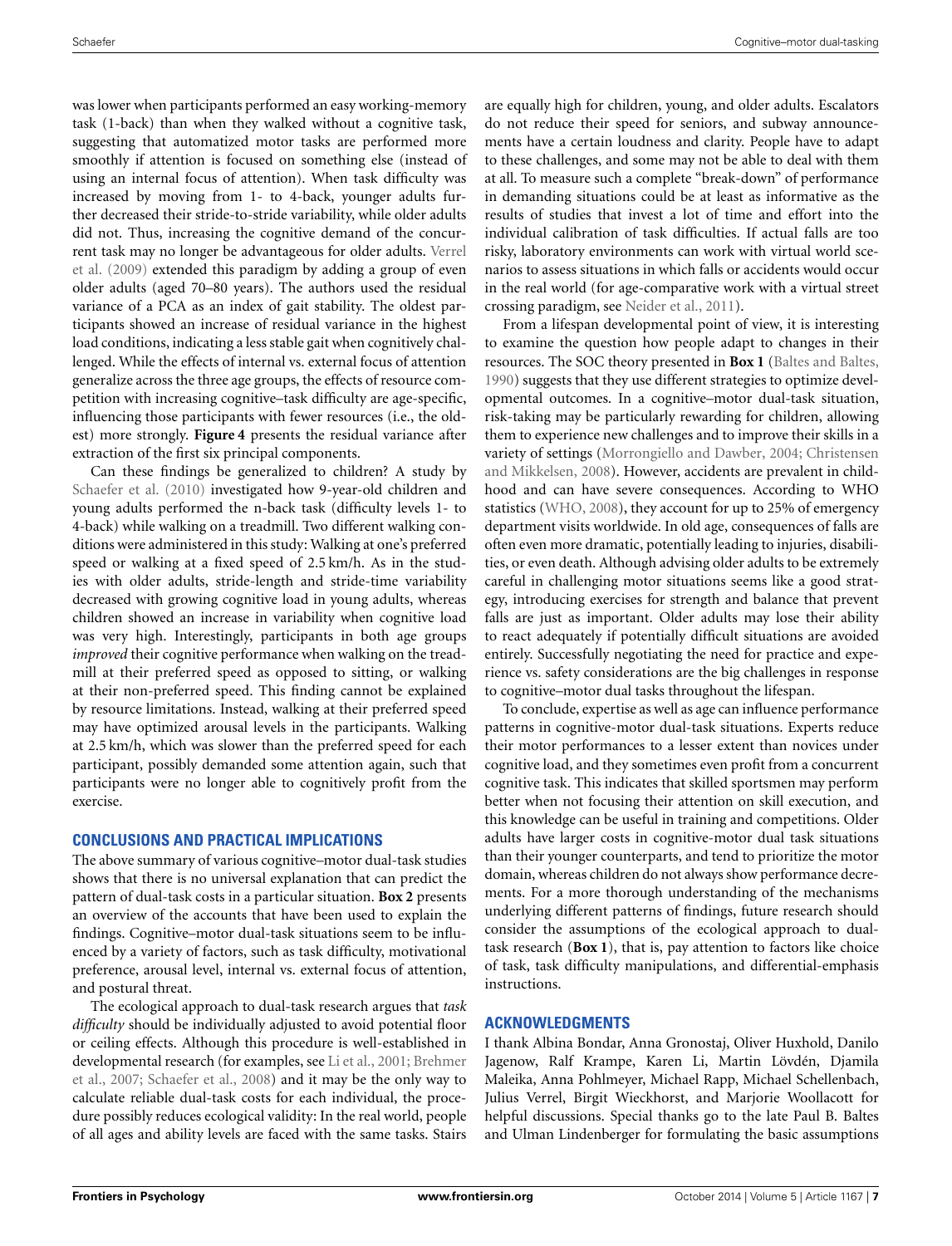of this line of research, and for their mentorship. I am grateful to Julia Delius for editorial assistance. I would also like to thank Gabriele Faust and Annette Rentz as well as numerous student assistants for their help with data collection, and the many children, young, and older adults who took part in our studies over the years.

#### **REFERENCES**

- <span id="page-7-23"></span>Al-Yahya, E., Dawes, H., Smith, L., Dennis, A., Howells, K., and Cockburn, J. (2011). Cognitive motor interference while walking: a systematic review and meta-analysis. *Neurosci. Biobehav. Rev.* 35, 715–728. doi: 10.1016/j.neubiorev.2010.08.008
- <span id="page-7-14"></span>Baltes, P. B. (1987). Theoretical propositions of life-span developmental psychology: on the dynamics between growth and decline. *Dev. Psychol.* 23, 611–626. doi: 10.1037/0012-1649.23.5.611
- <span id="page-7-37"></span>Baltes, P. B., and Baltes, M. M. (1990). "Psychological perspectives on successful aging: the model of selective optimization with compensation," in *Successful Aging: Perspectives from the Behavioral Sciences*, eds P. B. Baltes and M. M. Baltes (New York, NY: Cambridge University Press), 1–34.
- <span id="page-7-11"></span>Beilock, S. L., Bertenthal, B. I., McCoy, A. M., and Carr, T. H. (2004). Haste does not always make waste: expertise, direction of attention, and speed versus accuracy in performing sensorimotor skills. *Psychon. Bull. Rev.* 11, 373–379. doi: 10.3758/BF03196585
- <span id="page-7-13"></span>Beilock, S. L., Carr, T. H., MacMahon, C., and Starkes, J. L. (2002b). When paying attention becomes counterproductive: impact of divided versus skill-focused attention on novice and experienced performance of sensorimotor skills. *J. Exp. Psychol. Appl.* 8, 6–16. doi: 10.1037/1076-898X.8.1.6
- <span id="page-7-12"></span>Beilock, S. L., Wierenga, S. A., and Carr, T. H. (2002a). Expertise, attention, and memory in sensorimotor skill execution: impact of novel task constraints on dual-task performance and episodic memory. *Q. J. Exp. Psychol.* 55, 1211–1240. doi: 10.1080/02724980244000170
- <span id="page-7-22"></span>Best, J. R. (2010). Effects of physical activity on children's executive function: contributions of experimental research on aerobic exercise. *Dev. Rev.* 30, 331–351. doi: 10.1016/j.dr.2010.08.001
- <span id="page-7-24"></span>Beurskens, R., and Bock, O. (2012). Age-related deficits of dual-task walking: a review. *Neural Plast.* 2012:131608. doi: 10.1155/2012/131608
- <span id="page-7-34"></span>Brehmer, Y., Li, S.-C., Müller, V., von Oertzen, T., and Lindenberger, U. (2007). Memory plasticity across the lifespan: uncovering children's latent potential. *Dev. Psychol.* 43, 465–478. doi: 10.1037/0012-1649.43.2.465
- <span id="page-7-32"></span>Callisaya, M. L., Blizzard, L., McGinley, J. L., Schmidt, M. D., and Srikanth, V. K. (2009). Sensorimotor factors affecting gait variability in older people: a population based study. *J. Gerontol. Med. Sci.* 65, 386–392. doi: 10.1093/gerona/glp184
- <span id="page-7-19"></span>Chang, Y. K., Labban, J. D., Gapin, J. I., and Etnier, J. L. (2012). The effects of acute exercise on cognitive performance: a meta-analysis. *Brain Res.* 1453, 87–101. doi: 10.1016/j.brainres.2012.02.068
- <span id="page-7-39"></span>Christensen, P., and Mikkelsen, M. R. (2008). Jumping off and being careful: children's strategies of risk management in everyday life. *Sociol. Health Illn.* 30, 112–130. doi: 10.1111/j.1467-9566.2007.01046.x
- <span id="page-7-20"></span>Colcombe, S., and Kramer, A. F. (2003). Fitness effects on the cognitive function of older adults: a meta-analytic study. *Psychol Sci.* 14, 125–130. doi: 10.1111/1467- 9280.t01-1-01430
- <span id="page-7-4"></span>Damos, D. L. (1991). "Dual-task methodology: some common problems," in *Multiple-Task Performance*, ed D. L. Damos (London: Taylor & Francis), 101–119.
- <span id="page-7-5"></span>Fitts, M., and Posner, M. I. (1967). *Human Performance*. Belmont, CA: Brooks/Cole.
- <span id="page-7-9"></span>Gabbett, T. J., and Abernethy, B. (2013). Expert-novice differences in the anticipatory skill of rugby league players. *Sport Exerc. Perform. Psychol.* 2, 138–155. doi: 10.1037/a0031221
- <span id="page-7-8"></span>Gabbett, T. J., Wake, M., and Abernethy, B. (2011). Use of dual-task methodology for skill assessment and development: examples from rugby league. *J. Sports Sci.* 29, 7–18. doi: 10.1080/02640414.2010.514280
- <span id="page-7-10"></span>Gray, R. (2004). Attending to the execution of a complex sensorimotor skill: expertise differences, choking, and slumps. *J. Exp. Psychol. Appl.* 10, 42–54. doi: 10.1037/1076-898X.10.1.42
- <span id="page-7-2"></span>Guttentag, R. E. (1989). Age differences in dual-task performance: procedures, assumptions, and results. *Dev. Rev.* 9, 146–170. doi: 10.1016/0273- 2297(89)90027-0
- <span id="page-7-31"></span>Hausdorff, J. M. (2005). Gait variability: methods, modeling and meaning. *J. Neuroeng. Rehabil.* 2, 1–9. doi: 10.1186/1743-0003-2-19
- <span id="page-7-17"></span>Huxhold, O., Li, S.-C., Schmiedek, F., and Lindenberger, U. (2006). Dualtasking postural control: aging and the effects of cognitive demand in conjunction with focus of attention. *Brain Res. Bull.* 69, 294–305. doi: 10.1016/j.brainresbull.2006.01.002
- <span id="page-7-3"></span>Kahneman, D. (1973). *Attention and Effort*. New Jersey, NJ: Prentice-Hall.
- <span id="page-7-21"></span>Kamijo, K. (2009). "Effects of acute exercise on event-related brain potentials," in *Enhancing Cognitive Functioning and Brain Plasticity*, eds W. Chodzko-Zajko, A. F. Kramer, and L. W. Poon (Leeds: Human Kinetics), 111–132.
- <span id="page-7-29"></span>Krampe, R. T., Schaefer, S., Lindenberger, U., and Baltes, P. B. (2011). Lifespan changes in multi-tasking: concurrent walking and memory search in children, young, and older adults. *Gait Posture* 33, 401–405. doi: 10.1016/j.gaitpost.2010.12.012
- <span id="page-7-7"></span>Leavitt, J. (1979). Cognitive demands of skating and stickhandling in ice hockey. *Can. J. Appl. Sport Sci.* 4, 46–55.
- <span id="page-7-16"></span>Leversen, J. S. R., Haga, M., and Sigmundsson, H. (2012). From children to adults: motor performance across the life-span. *PLoS ONE* 7:e38830. doi: 10.1371/journal.pone.0038830
- <span id="page-7-0"></span>Li, K. Z. H., Krampe, R. T., and Bondar, A. (2005). "An ecological approach to studying aging and dual-task performance," in *Cognitive Limitations in Aging and Psychopathology*, eds R. W. Engle, G. Sedek, U. V. Hecker, and D. N. McIntosh (New York, NY: Cambridge University Press), 190–218.
- <span id="page-7-27"></span>Li, K. Z. H., Lindenberger, U., Freund, A. M., and Baltes, P. B. (2001). Walking while memorizing: age-related differences in compensatory behavior. *Psychol. Sci.* 12, 230–237. doi: 10.1111/1467-9280.00341
- <span id="page-7-15"></span>Li, S.-C., Lindenberger, U., Hommel, B., Aschersleben, G., Prinz, W., and Baltes, P. B. (2004). Transformations in the couplings among intellectual abilities and constituent cognitive processes across the life span. *Psychol. Sci.* 15, 155–163. doi: 10.1111/j.0956-7976.2004.01503003.x
- <span id="page-7-28"></span>Lindenberger, U., Lövdén, M., Schellenbach, M., Li, S.-C., and Krüger, A. (2008). Psychological principles of successful aging technologies: a mini-review. *Gerontology* 54, 59–68. doi: 10.1159/000116114
- <span id="page-7-26"></span>Lindenberger, U., Marsiske, M., and Baltes, P. B. (2000). Memorizing while walking: Increase in dual-task costs from young adulthood to old age. *Psychol. Aging* 15, 417–436. doi: 10.1037/0882-7974.15.3.417
- <span id="page-7-18"></span>Lövdén, M., Schaefer, S., Pohlmeyer, A. E., and Lindenberger, U. (2008). Walking variability and working-memory load in aging: a dual-process account relating cognitive control to motor control performance. *J. Gerontol. Psychol. Sci.* 63, P121–P128. doi: 10.1093/geronb/63.3.P121
- <span id="page-7-30"></span>Lövdén, M., Schellenbach, M., Grossman-Hutter, B., Krüger, A., and Lindenberger, U. (2005). Environmental topography and postural control demands shape aging-associated decrements in spatial navigation performance. *Psychol. Aging* 20, 683–694. doi: 10.1037/0882-7974.20.4.683
- <span id="page-7-1"></span>Lundin-Olsson, L., Nyberg, L., and Gustafson, Y. (1997). "Stops walking when talking" as a predictor of falls in elderly people. *Lancet* 349, 617. doi: 10.1016/S0140- 6736(97)24009-2
- <span id="page-7-38"></span>Morrongiello, B. A., and Dawber, T. (2004). Identifying factors that relate to children's risk-taking decisions. *Can. J. Behav. Sci.* 36, 255–266. doi: 10.1037/h0087235
- <span id="page-7-36"></span>Neider, M., Gaspar, J. G., McCarley, J. S., Crowell, J. A., Kaczmarski, H., and Kramer, A. F. (2011). Walking and talking: dual-task effects on street crossing behavior in older adults. *Psychol. Aging* 26, 260–268. doi: 10.1037/ a0021566
- <span id="page-7-35"></span>Schaefer, S., Krampe, R. T., Lindenberger, U., and Baltes, P. B. (2008). Age differences between children and young adults in the dynamics of dual-task prioritization: body (balance) versus mind (memory). *Dev. Psychol.* 44, 747–757. doi: 10.1037/0012-1649.44.3.747
- <span id="page-7-6"></span>Schaefer, S., and Lindenberger, U. (2013). Thinking while walking: experienced high-heel walkers flexibly adjust their gait. *Front. Psychol.* 4:316. doi: 10.3389/fpsyg.2013.00316
- <span id="page-7-33"></span>Schaefer, S., Lövdén, M., Wieckhorst, B., and Lindenberger, U. (2010). Cognitive performance is improved while walking: differences in cognitive-sensorimotor couplings between children and young adults. *Eur. J. Dev. Psychol.* 7, 371–389. doi: 10.1080/17405620802535666
- <span id="page-7-25"></span>Schaefer, S., and Schumacher, V. (2011). The interplay between cognitive and motor functioning in healthy older adults: findings from dual-task studies and suggestions for intervention. *Gerontology* 57, 239–246. doi: 10.1159/000 322197